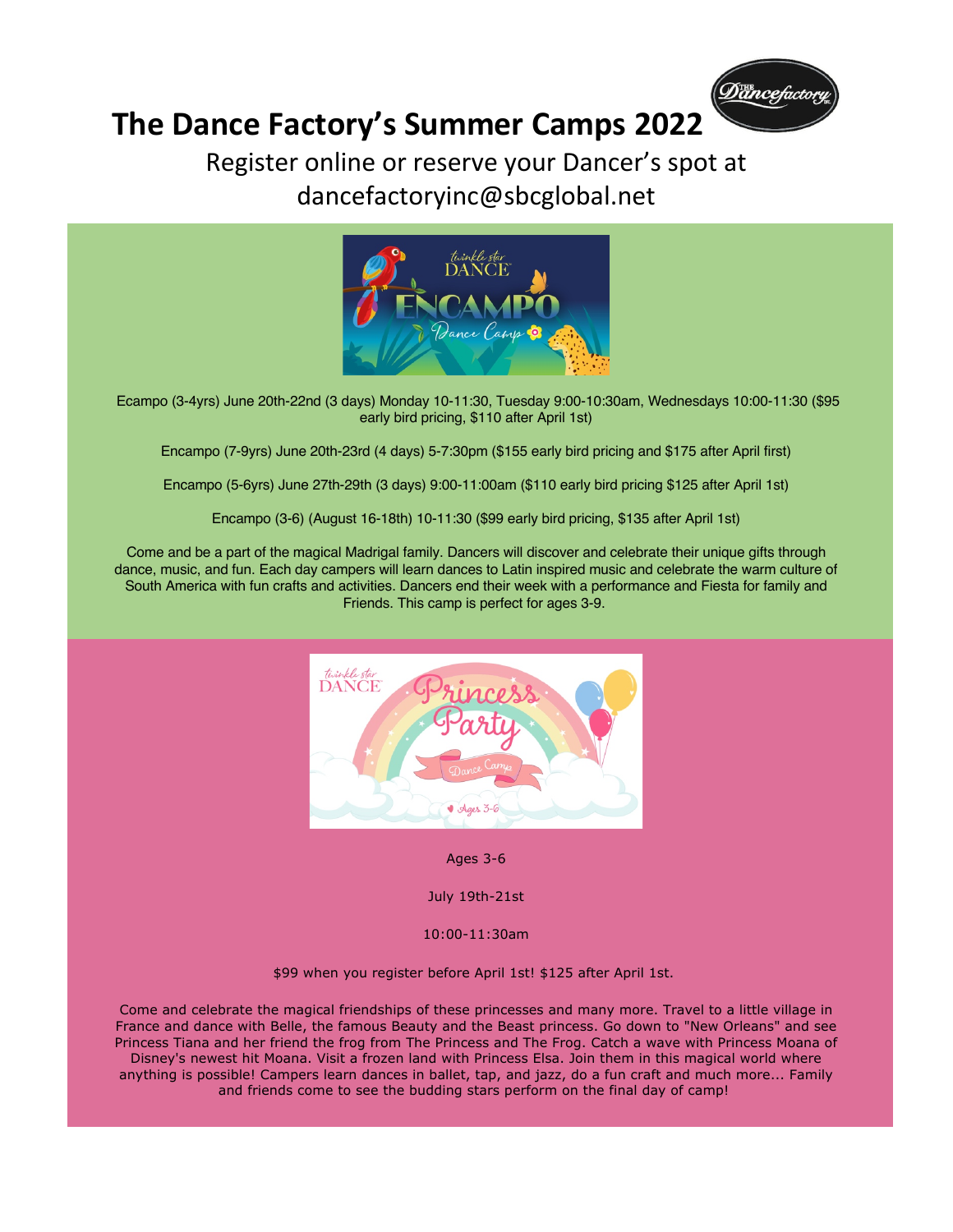

## **The Dance Factory's Summer Camps 2022**

#### Register online or reserve your Dancer's spot at dancefactoryinc@sbcglobal.net



Ages 3-5

July 26th-28th

9:30-11:00am

\$99 before April 1st, \$145 after April 1st

(Twinkle Bears provided)

Grab your Twinkle Bear and come along on a fun adventure! You'll arrive at our pretend warm sandy beach - "Surf's up, Dude!" Yee-haw! Giddy up partner and visit the West for a hoedown. Twinkle Bear loves the exotic animals of the Safari. Saunter down south of the border to hear Latin music and dance. End your wild adventure with a trip to the most magical place on earth, "Disney World"! Each camp includes a Picnic Party day with Twinkle Bear, where campers can share treats and play games. Campers complete crafts each day. Friends and family are invited to a special performance at the end of camp.



Ages 3-6

August 2nd

9:30-11:00am

\$30

Does your dancer have Frozen Fever? Join us as we return to Arendelle for another summer of dance! We will explore the frozen castles and meet all of Elsa's friends Anna, Christoph, and Olaf. Dancers will learn a dance, make an adorable take home craft, and have a snack. Parents are invited for a mini-showcasing at the end of the day for their dancer's to show their hard work and creativity!